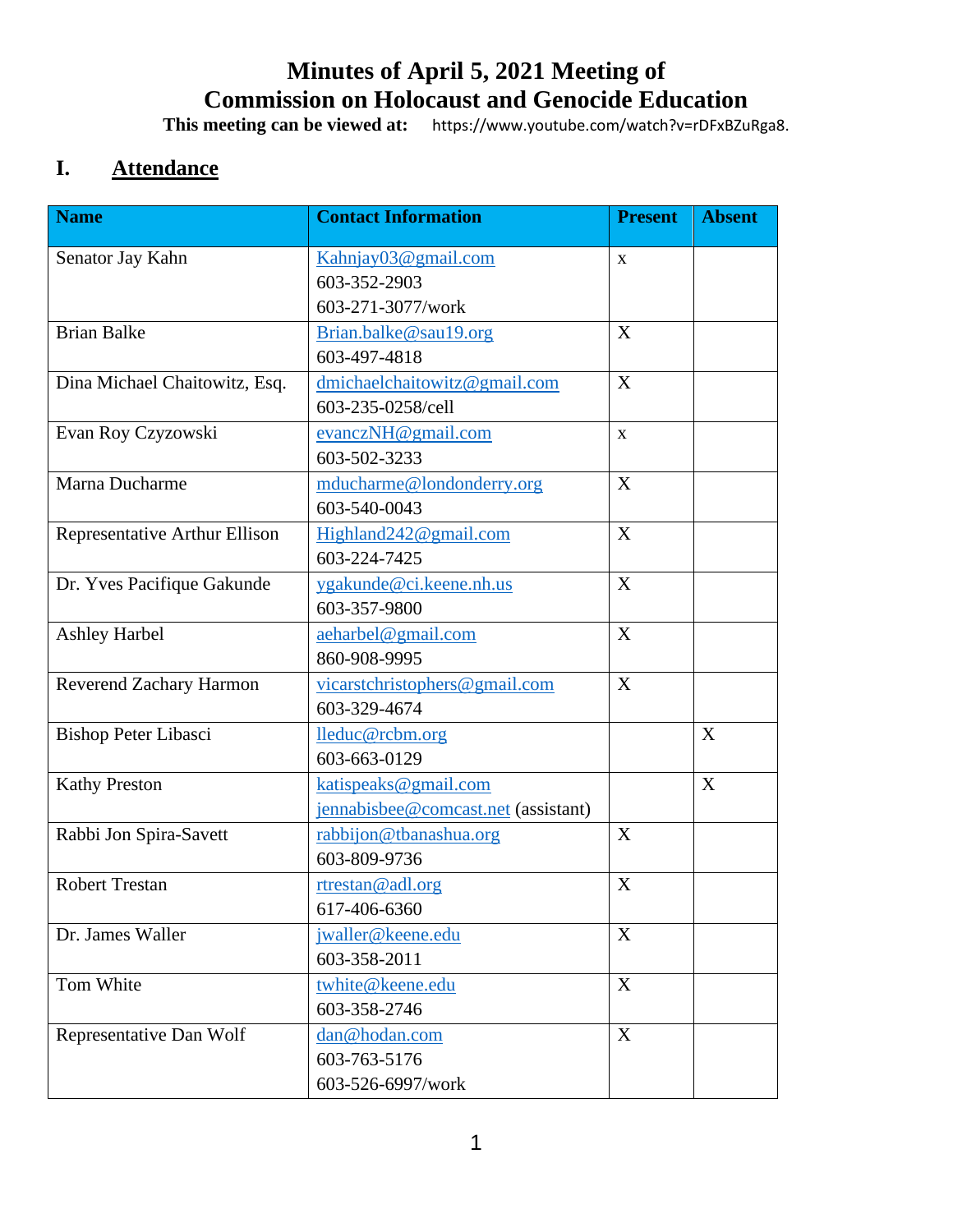## **II. Motions**

| <b>Motion</b>                                                 |  | <b>Failed   Passed   Abstain</b> |
|---------------------------------------------------------------|--|----------------------------------|
| <b>Motion to accept minutes from February</b><br>2021 Meeting |  |                                  |
|                                                               |  |                                  |

- **I. New member Evan Czyzowski.** Evan Czyzowski was designated to the Commission by the National Education Association ("NEA"/New Hampshire Branch). Mr. Czyowski has been teaching in New Hampshire public schools for approximately 15 years. He currently teaches English and is the theater director at Bedford High School. While at Sanborn Regional High School in Kingston, he began a Holocaust education program that included teaching the book *Night* and a talk by Holocaust survivor Kati Preston. In 2016, he created a 10-day student tour of Poland and Germany to help Sanborn students learn about World War II, the Holocaust, and the Cold War; the trip includes stops at the Holocaust Memorial in Berlin, the POLIN Jewish Heritage Museum in Warsaw, and Auschwitz-Birkenau. Evan continues this program for Bedford students. Prior to teaching high school, Evan taught at the University of New Hampshire and in China and Poland. Next year, Evan will be teaching Holocaust and Genocide Studies at Bedford High School. Like Ashley Harbel, Mr. Czyzowski wrote a letter and testified in support of the Holocaust and Genocide Education Act.
- **II. February minutes accepted.** Dr. Waller moved to accept the minutes of the February meeting; Tom White seconded. The minutes were accepted unanimously (save for Rabbi and Evan, who abstained because they were not present at the February meeting).

#### **III. Policies Subcommittee report.**

Senator Kahn recognized Nathaniel T. Greene, Ed.D., Bureau Administrator for the NH Department of Education ("DOE"), and Amanda J. Phelps, Administrative Rules Coordinator for the DOE. Ms. Phelps coordinates all of the rulemaking for the State Board of Education ("SBOE").

Superintendent Balke explained that we presented our draft standards to the SBOE. The standards are on its agenda for Thursday, April 8. Prior to our meeting, Ms. Phelps circulated revised draft standards to us, noting that they were on the agenda for April 8, and had not yet been reviewed by the SBOE. Superintendent Balke explained that these draft standards look largely unchanged from the draft proposal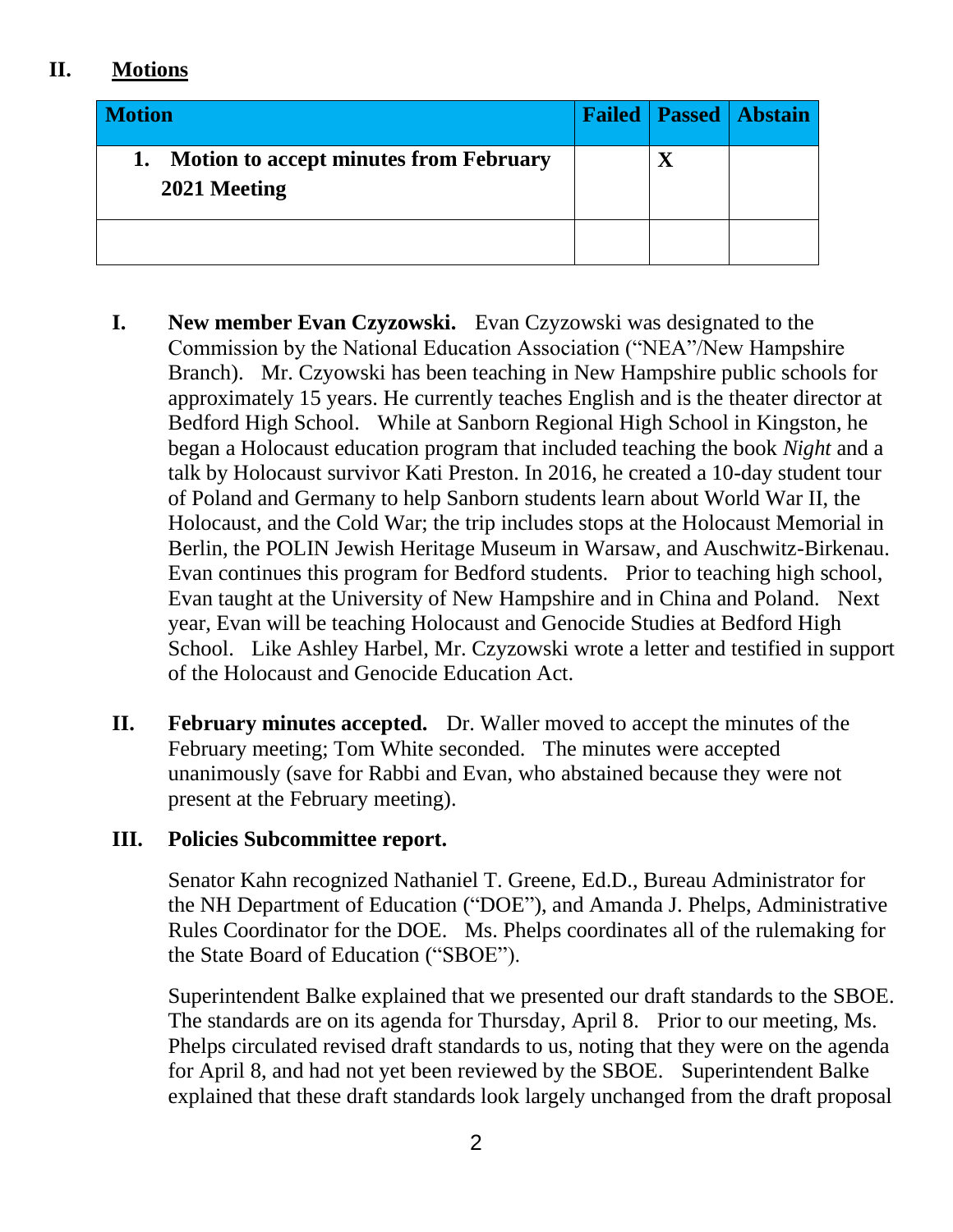we submitted.

Dr. Greene reiterated that there were no substantive changes made to the content recommended by the Commission. Ms. Phelps put the heart of our proposal at the end of the current academic minimum standards and embedded references to the new standards in the rules.

Ms. Phelps went through the draft that she created (attached). Following are the highlights of her presentation:

- (1) **Ed 306.04 (page 2): Policy Development**. Ms. Phelps added Ed  $306.04(a)(2)(i)$ . This addition makes this section consistent with the statute. Ms. Phelps explained that they did the same thing when civics education was added to standards.
- (2) **Ed 306.26 (page 6): Kindergarten Through Grade 8 where no Middle School has been established.** Ms. Phelps added Ed  $306.26(c)(1)(i)$  and the phrase "as applicable," because the proposed standard recommends that the Holocaust/genocide education begin at grade 6.
- (3) **Ed 306.26 (page 7): Middle School**. Ms. Phelps added Ed  $306.26(c)(2)(k)$  and the phrase "as applicable." because some middle schools start in  $4<sup>th</sup>$  grade, some start in  $5<sup>th</sup>$ , and some start in  $6<sup>th</sup>$ .
- (4) **Ed 306.26 (page 8).** Ms. Phelps added Ed 306.26(h), requiring local boards of education and school districts to provide the Holocaust and genocide education described in Ed.306.49.
- (5) **Ed 306.27 (page 10): High School curriculum**. Ms. Phelps added Ed 306.27(c)(17), requiring local school boards to require a program of studies in Holocaust and genocide education. "As applicable" is not required here because the education is required as a component of high school education (regardless of the high school grade in which it is offered).
- (6) **Ed 306.27(a)(j) (page 17)**. This is the provision that requires the local school board and districts to establish and provide comprehensive instruction in Holocaust and genocide education "not later than  $6<sup>th</sup>$  grade and continuing through grade 12 as a component of a course in social studies, English language arts, or both, and across the curriculum."
- (7) **Ed 306.37: English/Language Arts and Reading Program (Page 20).** This provision provides that local school boards require that "if not provided in the social studies program, an English/language arts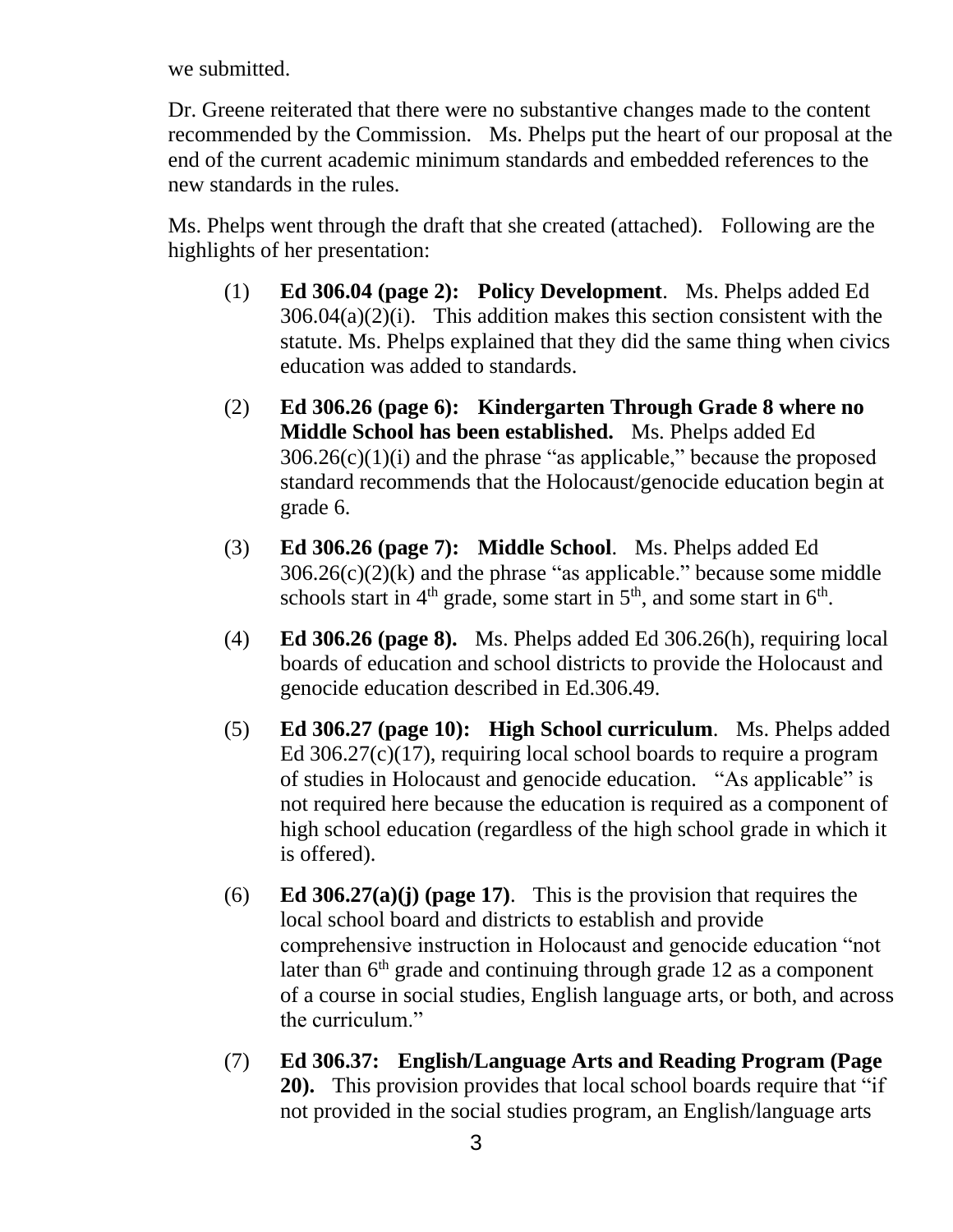and reading program in each grade, beginning not later than grade 6, provide comprehensive instruction in Holocaust and genocide education." During the meeting, Ms. Phelps struck "in each grade" from her draft.

- (8) **Ed 306.46: Social Studies Program**. Elementary school, middle school, and high school are broken out.
	- a. **Ed 306.46(a)(1) (page 20)** requires social studies program in Holocaust and genocide education for elementary and middle school "as applicable."
	- b. **Ed 306.46 (b)(1) (page 21)** requires a social studies program in Holocaust and genocide education for middle school, as applicable.
	- c. **Ed 306.46(c)(1) (page 21)** requires a social studies program in Holocaust and genocide education for high school.
- (9) **Ed 306.49 (Page 22): Holocaust and Genocide Education Program.** This is the meat of the rule and Ms. Phelps didn't make any changes to our proposed draft. Senator Kahn noticed a typo in  $306.49(a)(1)(c)$ : "into the past" should be "in the past."

Ms. Phelps explained that the standards are on the SBOE's agenda as a discussion item only. SBOE members will probably have questions. The proposal will probably go back before the SBOE in May for a vote. After the standards are approved by the SBOE, they will go to the Office of Legislative Services ("OLS") and the attorneys for Joint Legislative Committee on Administrative Rules ("JLCAR") will make comments and there will be a public hearing. If the initial proposal is approved in May, the public hearing will not likely be earlier than July. After the public hearing, it will go back to the SBOE and, if there are recommended changes, it will go into a final proposal. That final proposal will go back to OLS to be heard by JLCAR. IF JLCAR approves, the proposal will go back to SBOE for adoption. Ms. Phelps will keep us apprised of the rule-making process.

Superintendent Balke asked about the intersection of the social studies standards and this proposal. Dr. Greene said that the social studies standards were on hold. It is conceivable that when they are taken back up again, the Holocaust/Genocide standard could be combined with that effort. But in the meantime, it makes sense for SBOE to move forward on this and not wait for the completion of revisions to the social studies standards.

**IV. Best Practices Subcommittee:** Evan Czyzowski volunteered for Best Practices Subcommittee. Ms. Chaitowitz noted that no more than seven Commissioners may meet simultaneously; otherwise, the meeting becomes a full Commission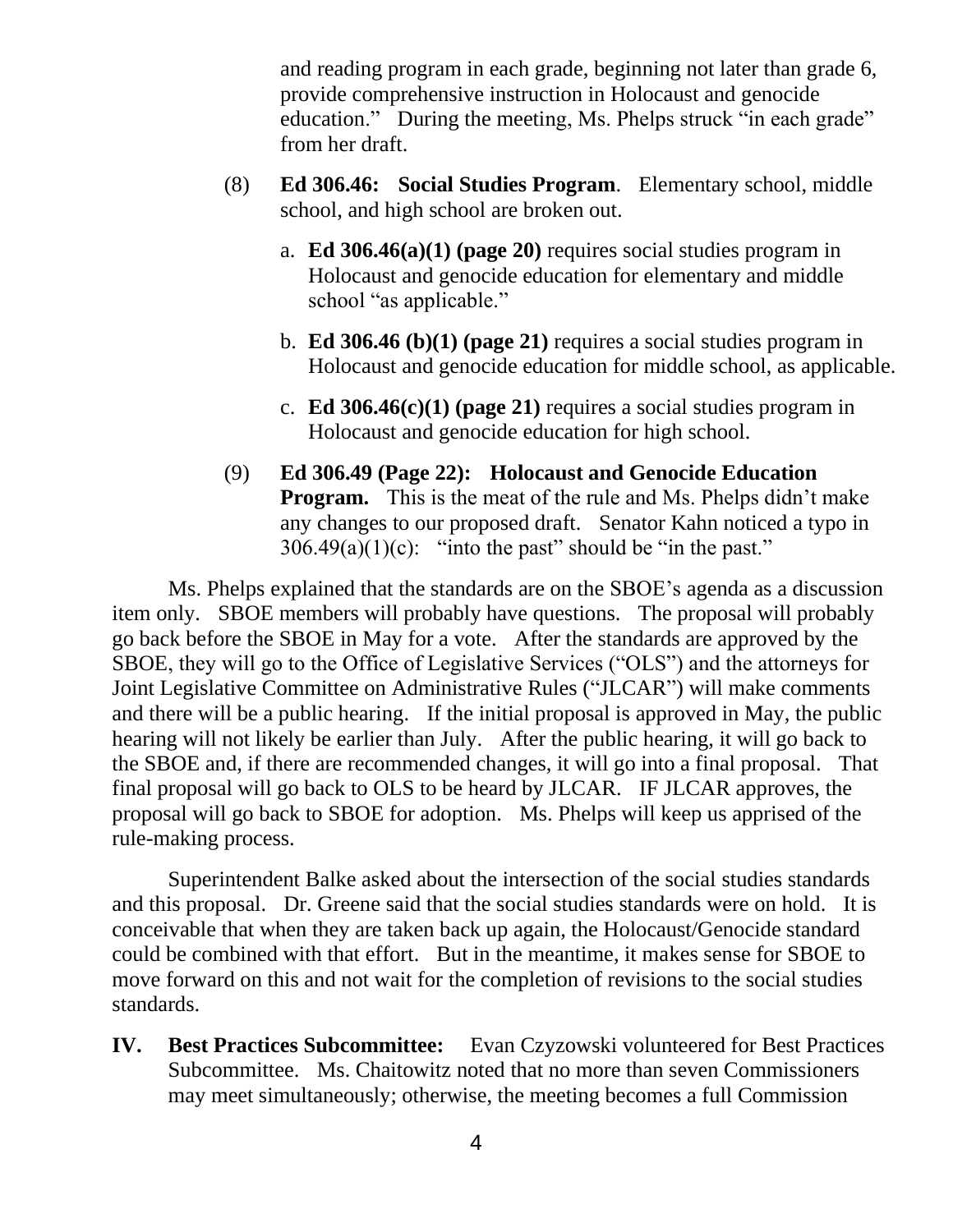meeting and particular requirements apply.

**V. Implementation Committee.** Tom White showed us how the Cohen Center is incorporating Commission materials, including minutes, on its website.

Ashley Harbel asked if the DOE could share a link on its web page to the Cohen Center page's resources page. Senator Kahn volunteered to follow up with Dr. Greene on this.

Dina Michael Chaitowitz suggested that we replace the draft standard that is currently on the Cohen Center website with a document indicating that the standard has not been adopted yet. She will provide a version that says "as submitted."

Ms. Chaitowitz also suggested that the website distinguish between the best practices and recommendations of the Commission as opposed to everything else that is on the Cohen Center site. Tom White agreed.

Dr. Waller mentioned that he has written an article for American Educator magazine on why Holocaust and genocide education matters, and a colleague has created a list of resources. He suggests that this list be included on the Cohen Center website as well.

#### **VI. Presentation by Pat Yosha**

Pat Yosha is the Chair of the Education Committee of the Racial Unity Team, a 501(c) non-profit charitable organization. Its mission is "to advance relationships among people of different racial identities, increase understanding, and reduce racial bias in our communities."

Ms. Yosha expressed concern that "genocide" should include what happened to Native Americans in this country and that the Commission study not only antisemitism but other "isms," like racism. Ms. Yosha emphasized that the Racial Unity Team is also strongly opposed to HB 544, and feels strongly that we should not overlook slavery and bigotry against Asian-Americans.

Reverend Harmon explained that we have been talking about Indigenous genocide and both he and Ashley Harbel emphasized that by promoting the teaching of the pyramid of hate, we will be addressing intolerance and bigotry that may not be explicitly covered by the statute. Senator Kahn also noted that while we are limited by the statute's mandate, the best practices that we will be developing will likely be applicable